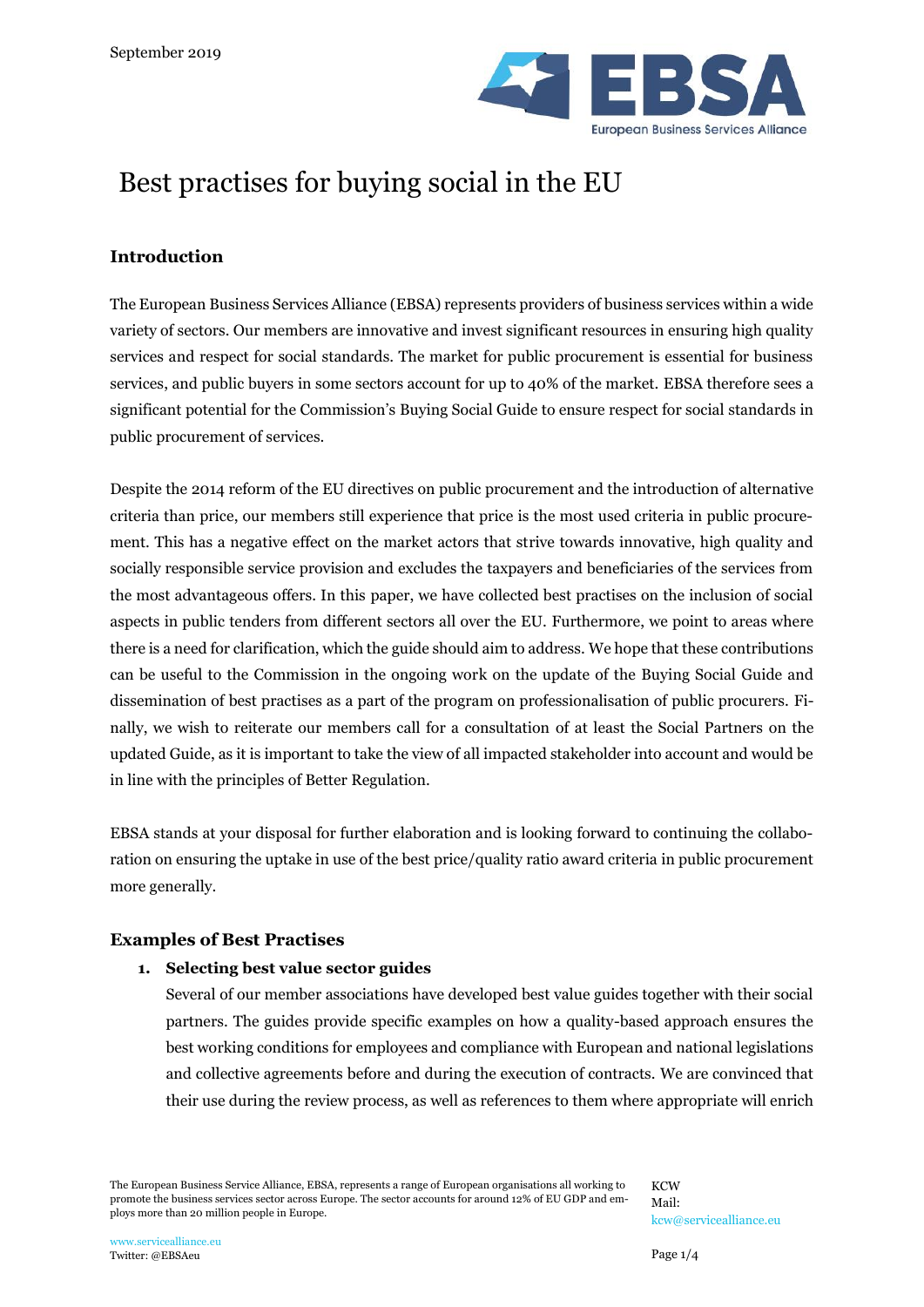

the Buying Social Guide and ensure a good sectoral approach and practical examples to improve socially-focused public procurement:

[Selecting best value in the cleaning sector](http://www.cleaningbestvalue.eu/uploads/1/6/7/9/16796136/en_cleaningbestvalueguide.pdf) [Selecting best value in the catering sector](http://www.contract-catering-guide.org/) [Selecting best value in the security sector](http://www.securebestvalue.org/)

#### **2. National guides on socially responsible procurement**

Some member states have already developed guides on how to ensure responsible public procurement. Some have focused on specific sectors while others have taken a more horizontal approach.

#### Sweden:

In the end of 2018 a guide for procurement of cleaning services was published in Sweden. The guide, that aims to improve and simplify the public procurement process of cleaning services, was written jointly by Almega Cleaning Companies and the Swedish labour unions Fastighets and Kommunal, in collaboration with relevant authorities and public procurement specialists. The Guide is concentrated to 13 pages and divided into three chapters - 1) before, 2) during and 3) after the procurement process. In each chapter, the guide gives practical advice for the process so that the business agreement in the end will be as satisfactory as possible for all parties. The guide can be found [here](https://stadbranschenisamverkan.se/wp-content/uploads/2018/06/Riskfaktorer-en-v%C3%A4gledning-f%C3%B6r-schysst-konkurrens.pdf.) (Swedish language only).

#### The Netherlands:

The Dutch [Code of Responsible Market Conduct](https://www.codeverantwoordelijkmarktgedrag.nl/media/244774/codeboekjeweb-2014.pdf) is currently adopted by the cleaning, catering, security, and temporary employment service sectors, and can be extended to other sectors. The Code is developed in cooperation between the client organisations, service providers and trade unions and has as its goal to encourage socially responsible behaviour and improve tendering and hiring policies in the Netherlands. The Code outlines the way towards commercial transactions based on trust and good price-quality ratios, without losing sight of social interests.

#### Denmark:

In Denmark the national association of municipalities "Kommunernes Landsforening - KL" has developed a [guide](https://udbudsportalen.dk/udbudsguiden/ret-regler/ansvarligt-indkoeb/) and an online tool for "[The responsible procurer](http://csr-indkob.dk/)" (Danish language only). While the guide is very general and short the online tool is elaborated and covers many different sectors, both with regards to procurement of products and services. The tool gives the procurers step-by-step guidance and contains suggestions for concrete wording to include in the tenders.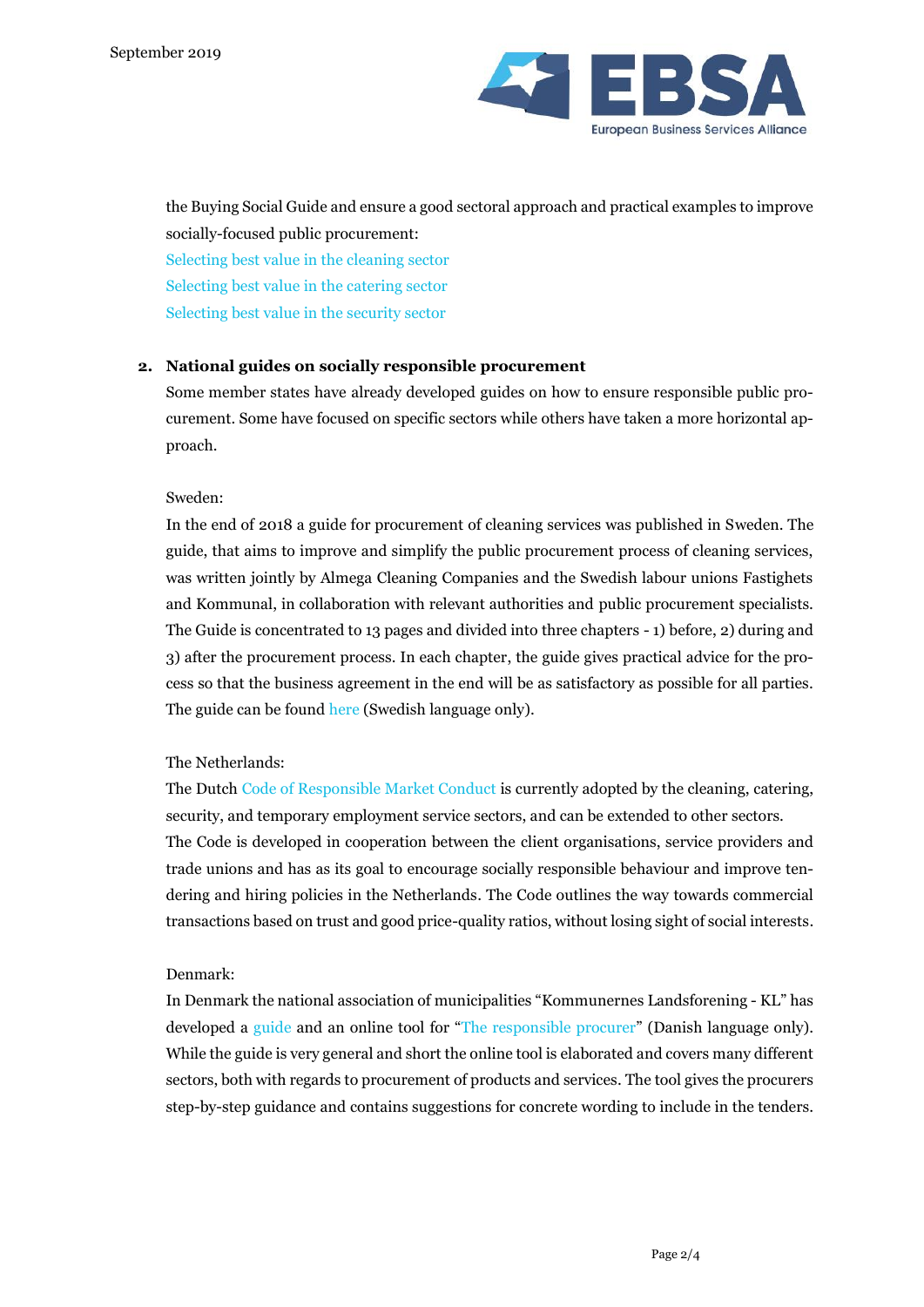

The overall recommendation with regards to labour conditions is to include provisions ensuring that the employees working under the public contract have at least the same conditions (working hours, salary etc.) as those provided for by the most representative collective bargaining agreements covering the relevant sector. Some municipalities simply refer to "collective agreement-like" conditions in their contracts.

#### France:

The French government has validated a model of social clauses conform to different sector's specificities. A [web tool](http://www.inserpropre.fr/) for companies to help them take social clauses into account has been created. Further, a guide on the social aspects in public procurement has been developed, integrating the above mentioned model of social clauses: [Guide des aspects sociaux de la commande](https://www.google.com/search?q=Guide+des+aspects+sociaux+de+la+commande+publique&oq=Guide+des+aspects+sociaux+de+la+commande+publique&aqs=chrome..69i57j0.399j0j7&sourceid=chrome&ie=UTF-8)  [publique.](https://www.google.com/search?q=Guide+des+aspects+sociaux+de+la+commande+publique&oq=Guide+des+aspects+sociaux+de+la+commande+publique&aqs=chrome..69i57j0.399j0j7&sourceid=chrome&ie=UTF-8)

#### Spain:

The Spanish Private Security Observatory has closely followed up on the transposition of the European Directives in the national public procurement framework. After the entry into force of the Act 9/2017 on public procurement, the Spanish Observatory has produced [a guide](https://www.observatorioseguridad.es/guia-de-buenas-practicas-en-la-contratacion-de-servicios-de-seguridad-privada/) on best practices in procuring private security services according to the new legislation. The Observatory has also produced a proposal of quality criteria that could be used by the national public procurement authorities in this process, since according to Spanish National law quality criteria must represent at least 51% in the awarding process of private security services.

#### **3. Promotion of education and training**

Promotion of education and training in the workplace are very relevant for the social aspects of public procurement. The recognition of their importance in the tendering process would enhance their valorization and allow for better understanding of the costs they entail for companies, which need to be sufficiently recognized both in the price and in salaries. In Denmark, the Competition Authority in December 2018 updated their [guide on social clauses in relation to](https://www.kfst.dk/media/53506/vejledning-om-sociale-klausuler-i-udbud.pdf)  [vocational education and training.](https://www.kfst.dk/media/53506/vejledning-om-sociale-klausuler-i-udbud.pdf) The guide outlines when the social clauses can be used and gives concrete suggestions on how the clauses can be formulated.

# **4. CEN's horizontal services standard for procurement and the JIS guide for use of standards in public procurement**

EBSA wish to applaud the work undertaken in CEN TC447 regarding the horizontal service standard for procurement. The standard is close to finalisation and will be a good tool to guide